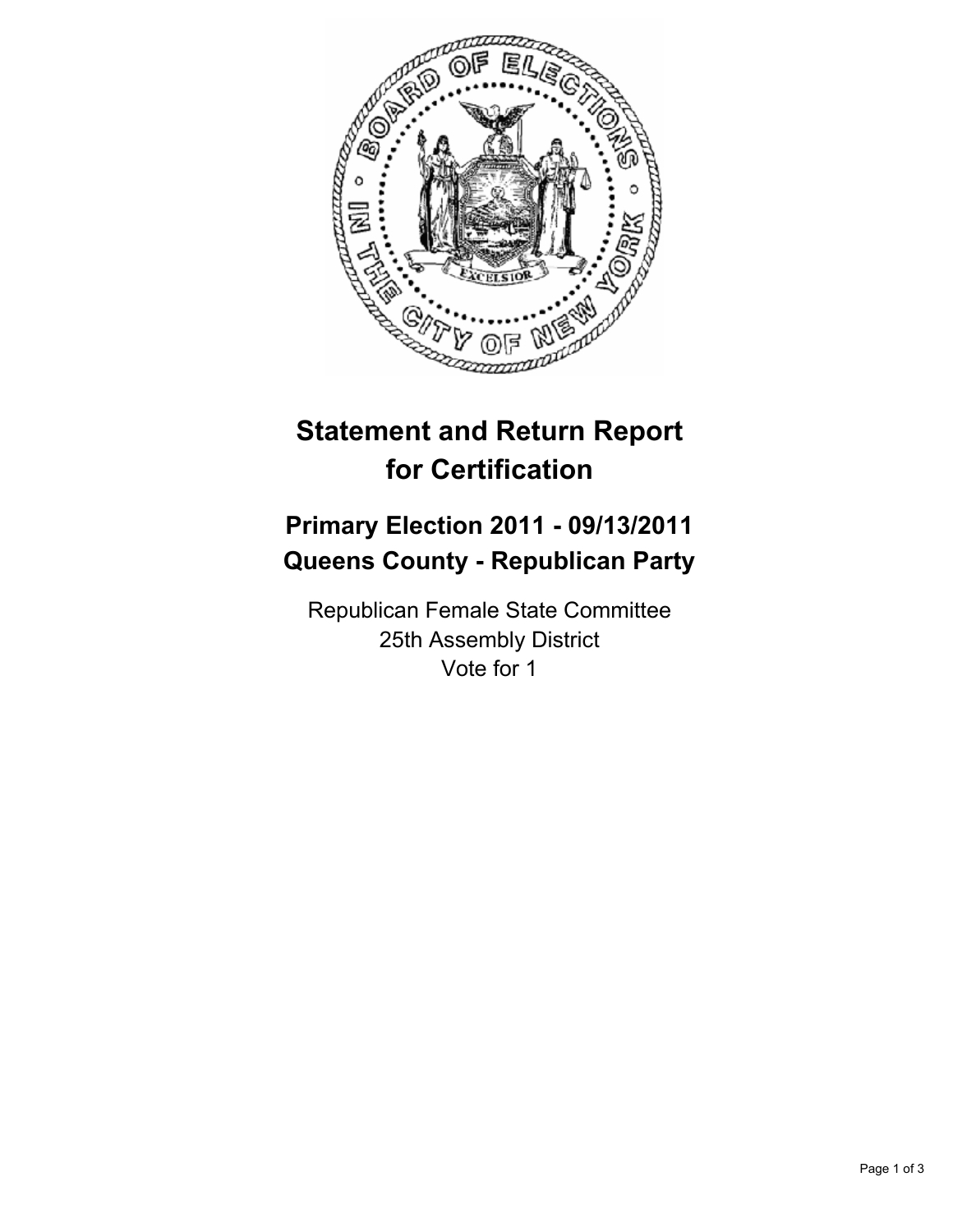

## **Assembly District 25**

| <b>PUBLIC COUNTER</b>                                    | 687 |
|----------------------------------------------------------|-----|
| <b>EMERGENCY</b>                                         | 0   |
| ABSENTEE/MILITARY                                        | 27  |
| <b>FEDERAL</b>                                           | 0   |
| <b>SPECIAL PRESIDENTIAL</b>                              | 0   |
| <b>AFFIDAVIT</b>                                         | 1   |
| <b>Total Ballots</b>                                     | 715 |
| Less - Inapplicable Federal/Special Presidential Ballots | 0   |
| <b>Total Applicable Ballots</b>                          | 715 |
| <b>JEAN LEAVEY</b>                                       | 294 |
| SHEILA E PERALTA                                         | 246 |
| <b>BOB TURNER (WRITE-IN)</b>                             |     |
| <b>BORIS PINKUS (WRITE-IN)</b>                           | 1   |
| IRVIN FELDMAN (WRITE-IN)                                 | 1   |
| NORA LISO (WRITE-IN)                                     | 1   |
| SHIMON FELDMAN (WRITE-IN)                                | 2   |
| <b>Total Votes</b>                                       | 546 |
| Unrecorded                                               | 169 |